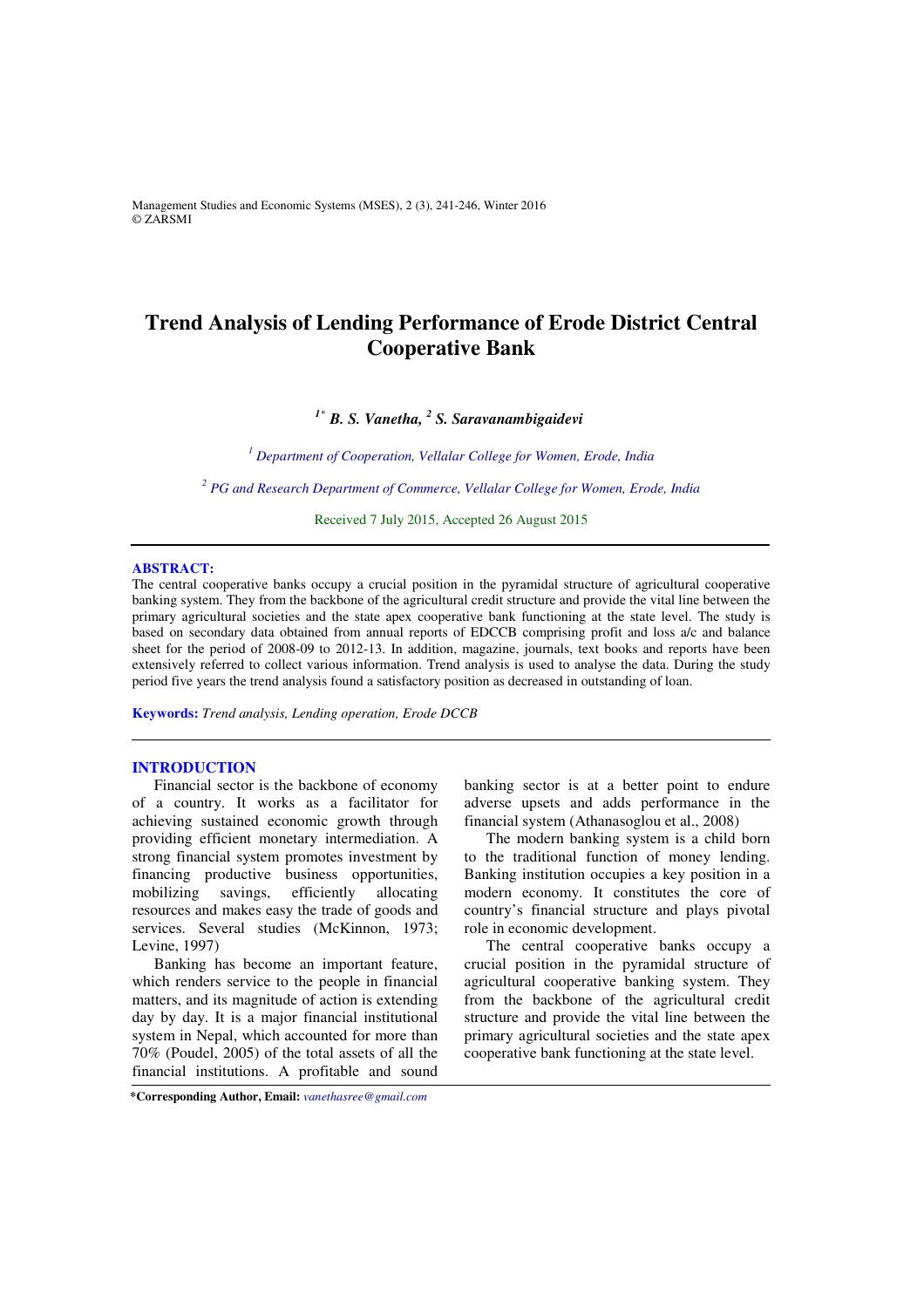### **Erode District Central Cooperative Bank**

The Erode District Central Cooperative Bank Ltd's operation shall extent to the "Whole of the Erode District, Dharapuram revenue Division and Uthukuli block of Tirupur District. It started its working at 1982.

### **Literature Review**

Jayaraman and Srinivasan (2009) in their study titled, "Relative Efficiency of Scheduled Commercial Banks in India (2001-08): A DEA Approach" attempted to measure the scale efficiency of scheduled commercial banks in India using Data Envelopment Analysis. The study listed out the number of efficient banks on the basis of relative performances using efficiency scores. It was found that the general performance of scheduled commercial banks under study was relatively high during the study period 2001-08 and the average efficiency score was ranging between 0.9195 and 1. More than 60 per cent of the scheduled commercial banks under study were above the average efficiency score for each study period except for the year 2006, where it was around 53 per cent. The results show that ICICI Bank, IndusInd Bank, ABN Amro Bank, Calyon Bank and Citibank were efficient for all years during study period. In addition to above banks, efficiency scores of State Bank of Travancore, Vijaya Bank, Bank of Maharashtra, and Oriental Bank of Commerce, Axis Bank, Federal Bank and Yes Bank were above the average efficiency scores for all the years.

Rajamohan and Pasupathy (2009) in their study titled, "Performance Evaluation of TAICO (Tamil Nadu Industrial Co-operative Bank Ltd.) −An Application of Structural and Growth Analysis" stated that there were several factors that determined the operating efficiency and profitability of the bank. In this context, the general performance of a bank can be analyzed more meaningfully and objectively for a given period of time through structural and growth analysis. Through structural analysis the figures reported in the profit and loss account and balance- sheet are converted into percentages for each period to ensure uniformity for the purpose of comparison with those of other periods. Macro mean had been used to exhibit the strength and weakness of each factor considered. The results were summarized in capsule form.

Macro mean in respect of interest received constituted 96.8% of the total income; it was 81.2 % for interest paid, 18.8% for operating expenses, 91% in the case of spread and 83% for burden. It was found that the net profit recorded a negative growth of 27.8%. Growth rate of operating expenses was at 44%, spread at 15%, burden at 29% and advances at 49%. Therefore, it was recommended that the burden rate should be reduced by effecting cost control measures, and the spread rate be increased so that the profitability may be at a higher rate.

Alamelu and Devamohan (2010), in their study titled, "Efficiency of Commercial Banks in India" calculated the business ratios, such as interest income to average working funds, noninterest income to average working funds, operating profit to average working funds, return on assets, business per employee and profit per employee for public sector banks, private sector banks and foreign banks for the period 2004-05 to 2008-09. It was observed that the foreign banks and new generation private banks have superior business ratios. They effectively leverage technology, outsourcing and workforce professionalism which helped them to protect their bottom line. On the other hand, the public sector banks are yet to exploit fully the advantages of vast branch network and large workforce. That's why they have unimpressive business ratios. Old generation private banks do not have impressive business ratios, as they are constrained by small size and conservatism.

#### **Objectives of the Study**

The study is based on the following specific objectives

- To traces with general working of Erode District Central Cooperative Bank.
- To measures trend analysis of Erode District Central Cooperative Banks.

# **RESEARCH METHOD**

#### **Tools for Data Collection**

The study is based on secondary data obtained from annual reports of EDCCB comprising profit and loss a/c and balance sheet for the period of 2008-09 to 2012-13. In addition, magazine, journals, text books and reports have been extensively referred to collect various information relating to the topic.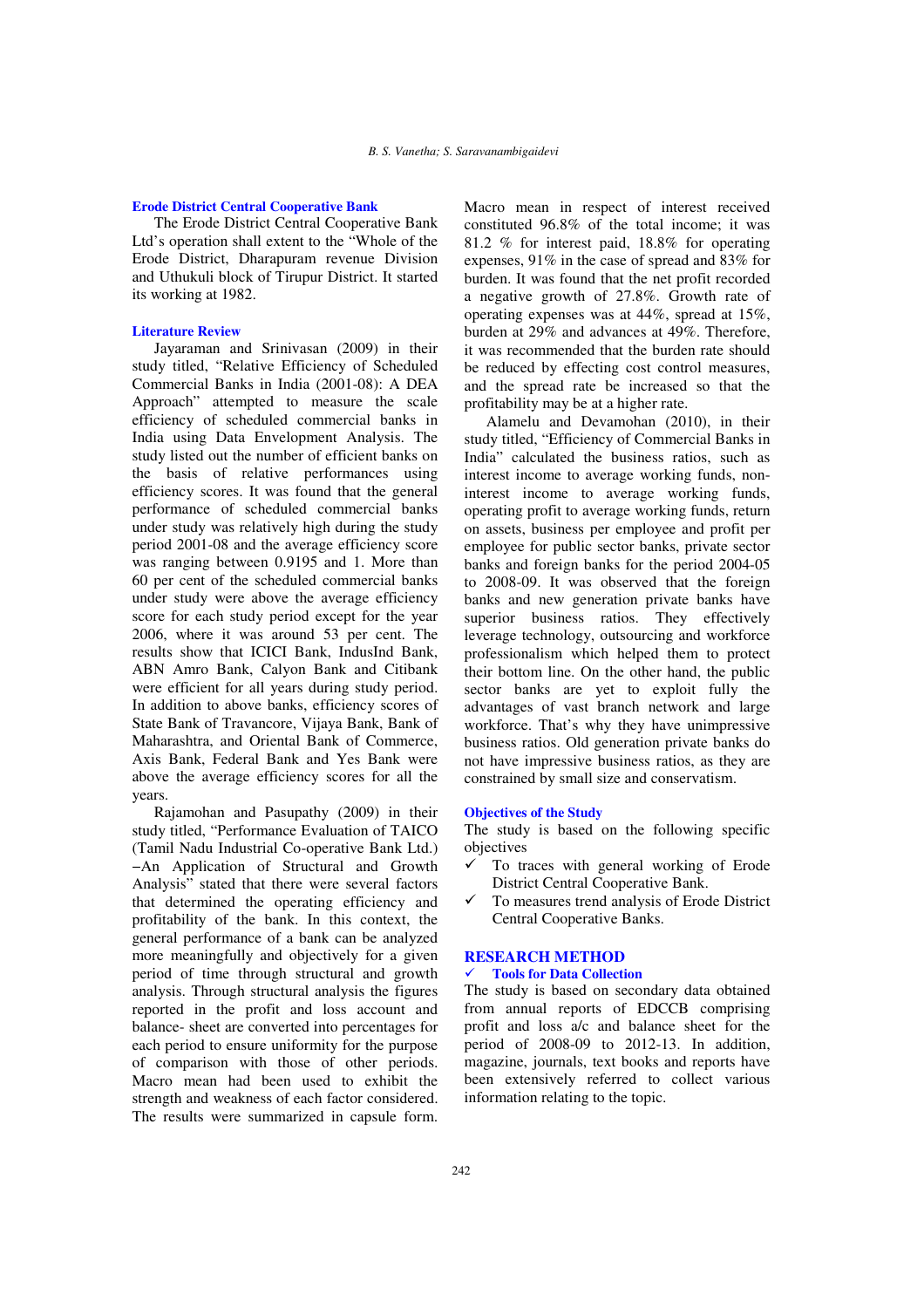# **Frame Work Analysis**

 In the process of analysis the data collected were analyzed and presented in the form of tables and percentages for better understanding of the problem under the study.

#### **Tools for Analysis a. Trend Analysis**

**Yc=a+bx** 

# Where, **Yc**= trend values,

**a**= intercept or trend value at origin i.e.,

**b**= slope of the trend line or the amount of change in trend value per unit of x. slope ay be positive or negative.

**X**= time unit white may be half year, one quarter, one month, one week or one day

$$
\mathbf{a} = \frac{\sum y}{n} \text{ and } \mathbf{b} = \frac{\sum XY}{\sum x^2}
$$

## **RESULTS AND DISCUSSION Progressive of Housing Loan**

The table 1 shows downward trend moving of housing loan during the period from 2008-09 to 2012-13. In the year 2008-09 the trend value is 2.276. Further it has been decreased to 0.196 in the year 2012-13.

# **Progressive of House Mortgage Loan**

The table 2 refers upward trend moving of house mortgage loan during the period from 2008-09 to 2012-13. In the year 2008-09 the trend value is 43. Further it has been increased to 131.32 in the year 2012-13.

# **Table 1: Progressive of housing loan**

| Year    | <b>Outstanding</b><br>(Rs. in Crores)<br>Y | $\overline{\mathbf{X}}$ | $\mathbf{x}^2$    | Xy                 | $Y_{c=a+bx}$ |
|---------|--------------------------------------------|-------------------------|-------------------|--------------------|--------------|
| 2008-09 | 1.31                                       | $-2$                    | $\overline{4}$    | $-2.62$            | 2.276        |
| 2009-10 | 1.05                                       | $-1$                    |                   | $-1.05$            | 1.658        |
| 2010-11 | 1.10                                       | $\theta$                | $\Omega$          | $\Omega$           | 1.04         |
| 2011-12 | 0.97                                       | 1                       | 1                 | .97                | 0.422        |
| 2012-13 | 0.77                                       | $\overline{2}$          | $\overline{4}$    | $-1.54$            | $-0.192$     |
|         | $\Sigma$ y=5.20                            |                         | $\Sigma x^2 = 10$ | $\Sigma XY = 6.18$ |              |

#### **Table 2: Progressive of house mortgage loan**

| Year        | Outstanding<br>(Rs. in Lakhs)<br>Y | X              | $\mathcal{X}^2$ | Xy                | $Yc=a+bx$ |
|-------------|------------------------------------|----------------|-----------------|-------------------|-----------|
| 2008-09     | 44.76                              | $-2$           | $\overline{4}$  | $-89.52$          | 43        |
| 2009-10     | 46.43                              | $-1$           | $\mathbf{1}$    | $-46.43$          | 65.08     |
| 2010-11     | 104.92                             | $\theta$       | $\theta$        | $\Omega$          | 87.16     |
| $2011 - 12$ | 122.67                             | 1              | 1               | 122.67            | 109.24    |
| 2012-13     | 117.04                             | $\overline{c}$ | $\overline{4}$  | 234.08            | 131.32    |
|             | $\Sigma$ v=435.82                  |                | $\Sigma x^2=10$ | $\Sigma$ xy=220.8 |           |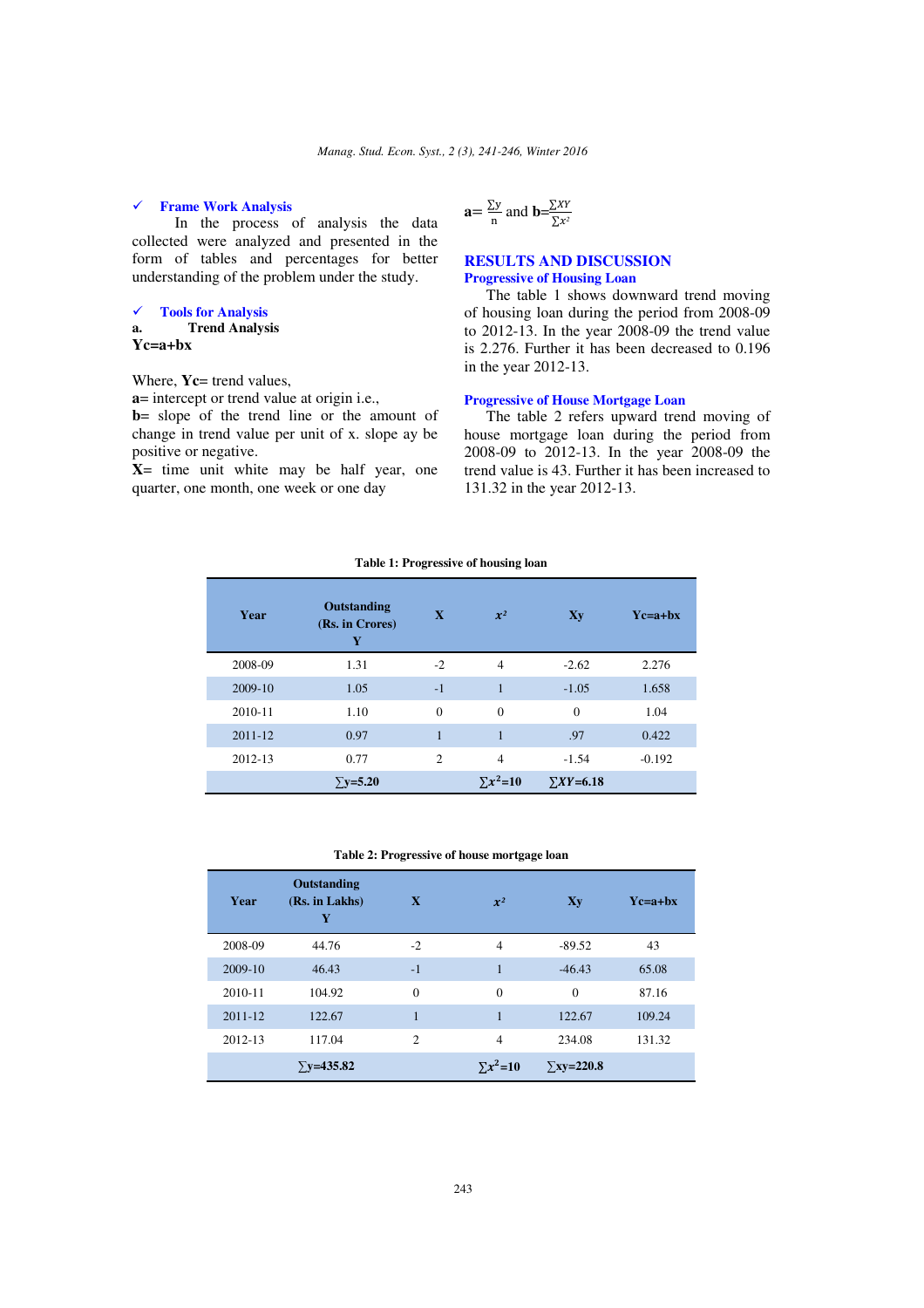# **Progressive of Salary Loan**

The table 3 shows downward trend moving of house salary loan during the period from 2008-09 to 2012-13. In the year 2008-09 the trend value is 6.93. Further it has been decreased to 6.29 in the year 2012-13.

# **Progressive of SHG Loan**

The table 4 describe upward trend moving of SHG loan during the period from 2008-09 to 2012-13. In the year 2008-09 the trend value is 36.56. Further it has been decreased to 186.16 in the year 2012-13.

| Year    | Outstanding<br>(Rs. in Lakhs)<br>Y | $\mathbf{X}$ | $x^2$             | Xy               | $Yc=a+bx$ |
|---------|------------------------------------|--------------|-------------------|------------------|-----------|
| 2008-09 | 7.28                               | $-2$         | $\overline{4}$    | $-14.56$         | 6.93      |
| 2009-10 | 6.45                               | $-1$         | $\mathbf{1}$      | $-6.45$          | 6.77      |
| 2010-11 | 6.45                               | $\Omega$     | $\theta$          | $\overline{0}$   | 6.61      |
| 2011-12 | 6.45                               | $\mathbf{1}$ | $\mathbf{1}$      | 6.45             | 6.45      |
| 2012-13 | 6.45                               | 2            | $\overline{4}$    | 12.9             | 6.29      |
|         | $\Sigma$ y=33.08                   |              | $\Sigma x^2 = 10$ | $\Sigma$ xy=1.66 |           |

#### **Table 3: Progressive of salary loan**

|  |  | Table 4: Progressive of SHG loan |  |
|--|--|----------------------------------|--|
|--|--|----------------------------------|--|

| Year    | Outstanding<br>(Rs. in Lakhs)<br>Y | $\mathbf{X}$   | $x^2$             | $\mathbf{X}\mathbf{y}$ | $Yc=a+bx$ |
|---------|------------------------------------|----------------|-------------------|------------------------|-----------|
| 2008-09 | 60.55                              | $-2$           | $\overline{4}$    | $-121.1$               | 36.56     |
| 2009-10 | 70.73                              | $\mathbf{1}$   | $\mathbf{1}$      | $-70.73$               | 73.96     |
| 2010-11 | 80.90                              | $\mathbf{0}$   | $\theta$          | $\mathbf{0}$           | 111.36    |
| 2011-12 | 123.39                             | $\mathbf{1}$   | $\mathbf{1}$      | 123.39                 | 148.76    |
| 2012-13 | 221.23                             | $\overline{2}$ | $\overline{4}$    | 442.46                 | 186.16    |
|         | $\Sigma$ y=556.80                  |                | $\Sigma x^2 = 10$ | $\Sigma$ xy=374.02     |           |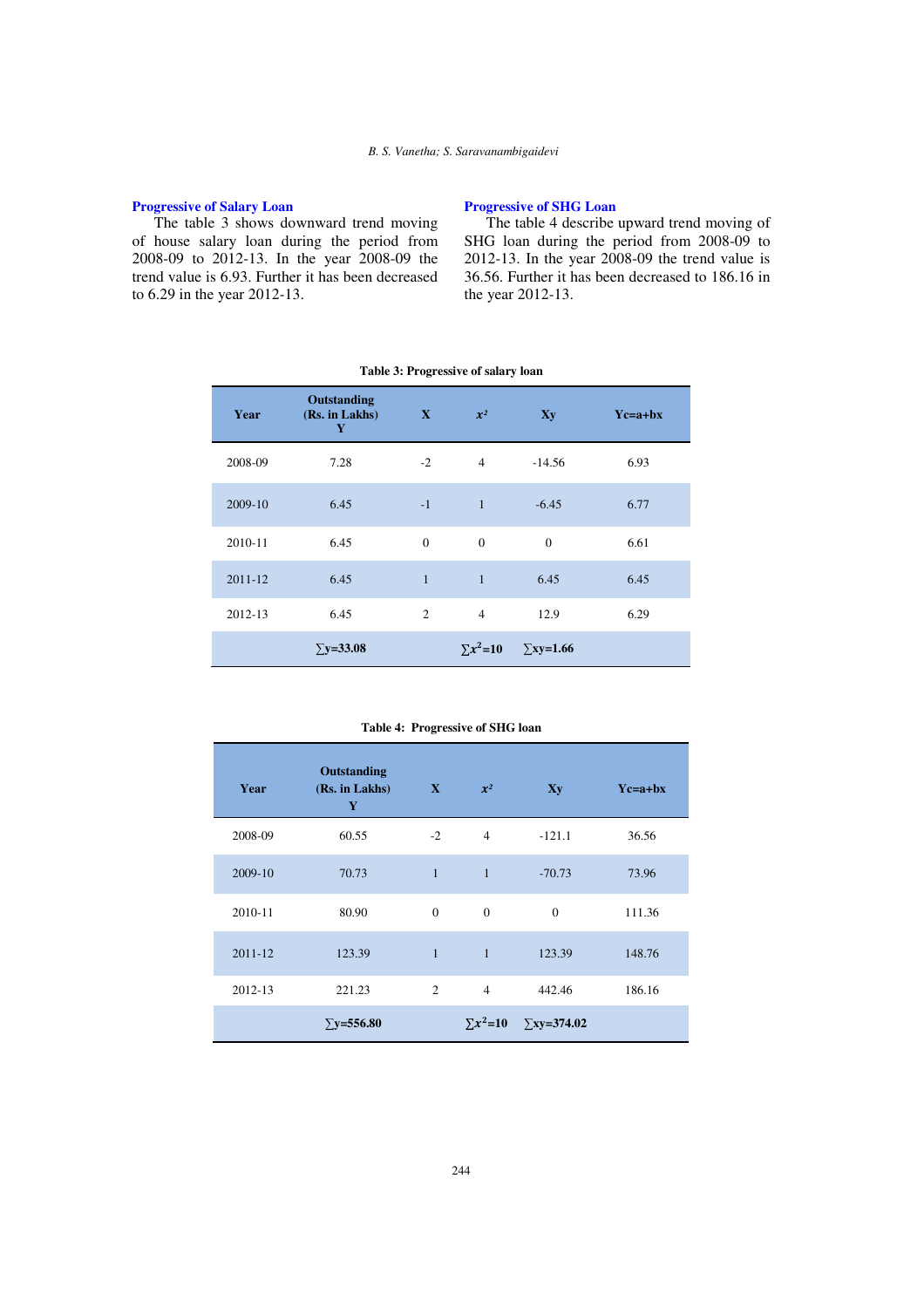## **Progressive of Tabcedco Loan**

The table 5 inferred downward trend moving of TABCEDCO loan during the period from 2008-09 to 2012-13. In the year 2008-09 the trend value is 62.69. Further it has been decreased to 41.01 in the year 2012-13.

## **Progressive of Tamco Loan**

The table 6 indicates upward trend moving of TAMCO loan during the period from 2008-09 to 2012-13. In the year 2008-09 the trend value is 17.49. Further it has been decreased to 21.65 in the year 2012-13.

## **Progressive of NHFDC Loan**

The table 7 concludes downward trend moving of NHFDC loan during the period from 2008-09 to 2012-13. In the year 2008-09 the trend value is 47.2. Further it has been decreased to 37.6 in the year 2012-13.

| Year    | <b>Outstanding</b><br>(Rs. in Lakhs)<br>Y | $\mathbf{X}$   | $x^2$             | $\mathbf{X}\mathbf{y}$ | $Yc=a+bx$ |
|---------|-------------------------------------------|----------------|-------------------|------------------------|-----------|
| 2008-09 | 45.78                                     | $-2$           | $\overline{4}$    | $-91.56$               | 62.69     |
| 2009-10 | 62.48                                     | $-1$           | $\overline{1}$    | $-62.48$               | 57.27     |
| 2010-11 | 76.45                                     | $\Omega$       | $\Omega$          | $\theta$               | 51.85     |
| 2011-12 | 49.33                                     | $\mathbf{1}$   | $\mathbf{1}$      | 49.33                  | 46.43     |
| 2012-13 | 25.23                                     | $\overline{2}$ | $\overline{4}$    | 50.46                  | 41.01     |
|         | $\Sigma$ y=256.27                         |                | $\Sigma x^2 = 10$ | $\Sigma$ xy=54.28      |           |

**Table 5: Progressive of Tabcedco loan** 

#### **Table 6: Progressive of Tamco loan**

| Year    | Outstanding<br>(Rs. in Lakhs)<br>Y | $\mathbf{X}$   | $x^2$          | $\mathbf{X}\mathbf{y}$                | $Yc=a+bx$ |
|---------|------------------------------------|----------------|----------------|---------------------------------------|-----------|
| 2008-09 | 15.49                              | $-2$           | $\overline{4}$ | $-30.98$                              | 17.49     |
| 2009-10 | 13.09                              | $-1$           | $\overline{1}$ | $-13.09$                              | 18.53     |
| 2010-11 | 31.53                              | $\overline{0}$ | $\mathbf{0}$   | $\Omega$                              | 19.57     |
| 2011-12 | 20.96                              | $1 -$          | $\overline{1}$ | 20.96                                 | 20.61     |
| 2012-13 | 16.79                              | $\overline{2}$ | $\overline{4}$ | 33.58                                 | 21.65     |
|         | $\Sigma$ y=97.86                   |                |                | $\Sigma x^2 = 10$ $\Sigma xy = 10.47$ |           |